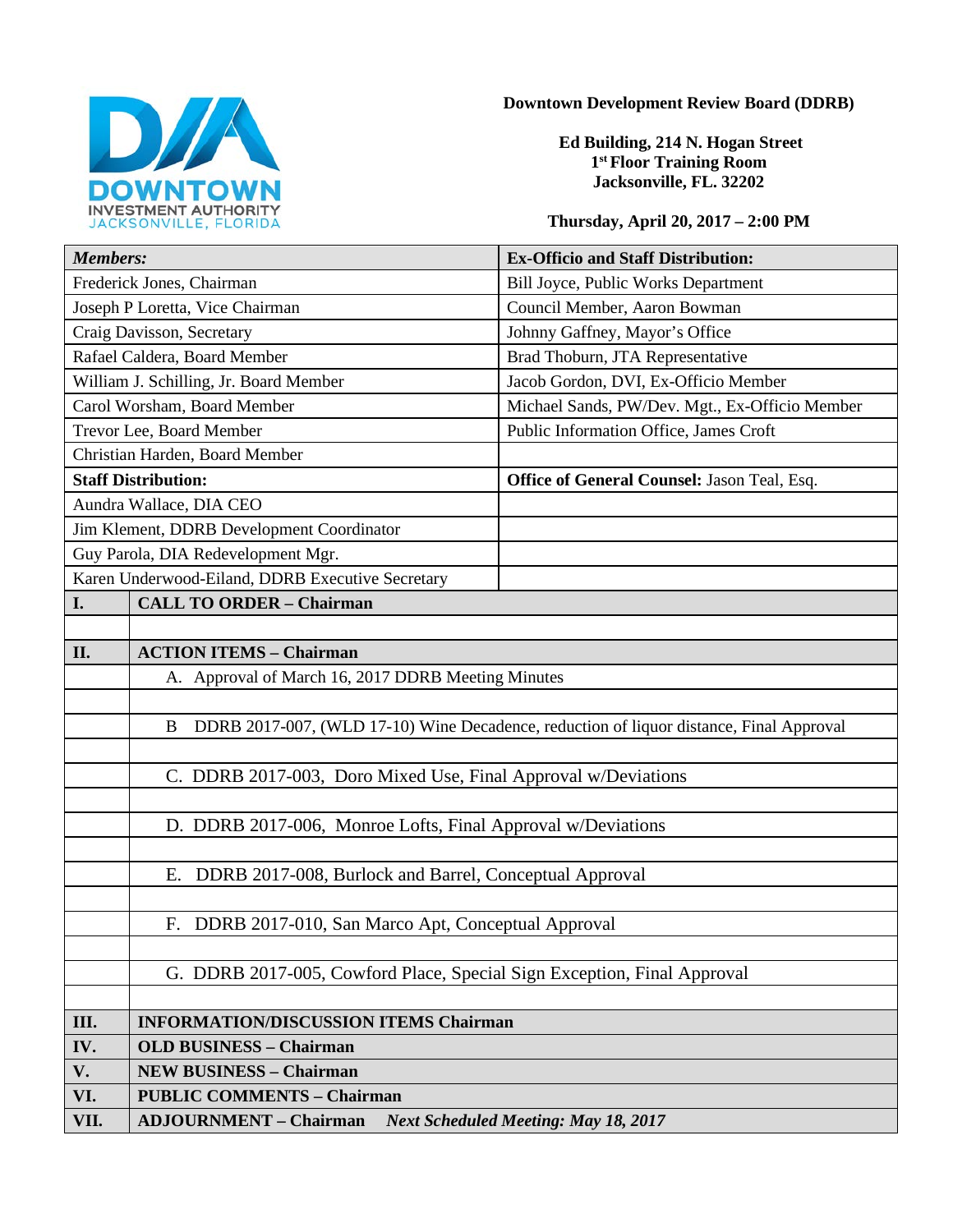

**Downtown Development Review Board (DDRB)**

**Ed Ball Building, 214 N Hogan Street Training Room, 1st Floor**

*Thursday, April 20, 2017 - 2:00 p.m.*

# *MEETING* **MINUTES**

**Board Members Present:** F. Jones, Chair; J. Loretta Vice Chair; R. Caldera; C. Harden; B. Schilling and C. Worsham.

**Board Members Not Present:** C. Davisson and Trevor Lee

**DIA Chairman Present:** Jim Bailey

**DIA Staff Present:** Aundra Wallace, CEO; Guy Parola, Operations Manager; Jim Klement, Development Redevelopment Coordinator and Karen Underwood-Eiland Assistant

**Representing Office of City Council:** Council President Lori Boyer

**Representing Office of the Mayor:** None

**Representing Office of General Counsel:** Jim Klement

**I. CALL TO ORDER**

**Meeting Convened: 2:00 p.m.** 

Chairman Jones called the meeting to order at 2:07 p.m. and the members identified themselves for the record.

Chairman Jones asked anyone wishing to speak on a particular project to complete a public speaker card and deliver to Karen Underwood. He also reminded Board Members to disclose if they had any ex-parte communication with any of the applicants presenting projects today or conflicts of interest prior to the item being addressed by the Board.

# **II. ACTION ITEMS**

# **A. APPROVAL OF THE JUNE 1, 2017 DDRB MEETING MINUTES**

**A MOTION WAS MADE BY BOARD MEMBER LORETTA AND SECONDED BY BOARD MEMBER HARDEN APPROVING THE JUNE 1, 2017 DDRB MEETING MINUTES.** 

# **THE MOTION PASSED UNANIMOUSLY 5-0.**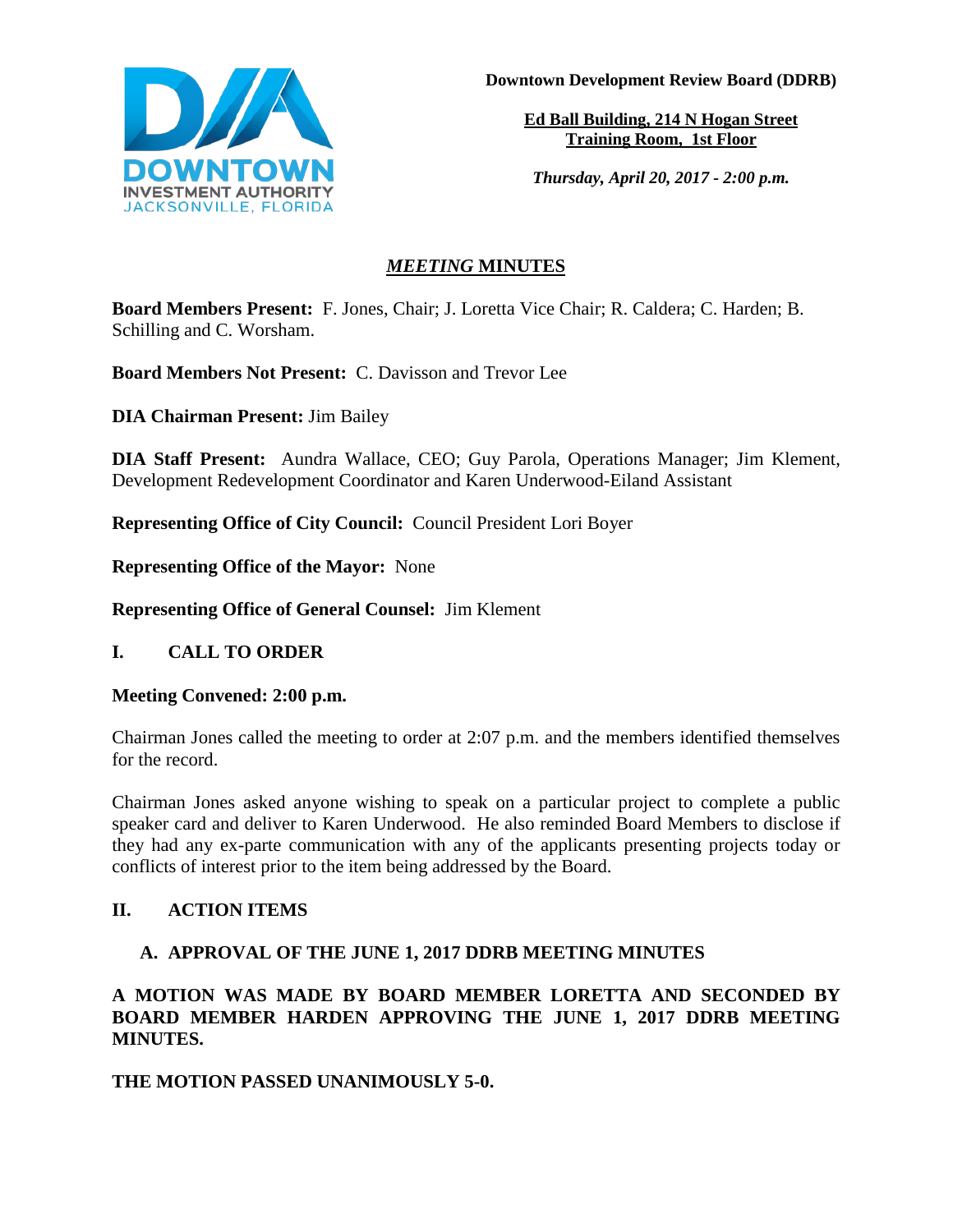Downtown Development Review Board (DDRB) – Regular Meeting Thursday, April 20, 2017 Page 2 of 7

Board Member Caldera entered the proceedings.

### **B. DDRB APPLICATION 2017-014: RIVERPLACE BOULEVARD BICYCLE & PEDESTRIAN IMPROVEMENT – FINAL DDRB APPROVAL**

Jim Klement provided an overview of the project. Application 2017-014 is before the DDRB seeking final approval for the proposed bicycle and pedestrian improvement to River place Boulevard from the Main Street to Prudential Drive.

Nicholas Mousa AICP; Director, Florida Market Initiatives provided the PowerPoint presentation to the Board. Matthew Bolyard, Sr. Project Engineer and Kevin Aust, Landscape Architect was also present.

The floor was opened for public comments and then closed due to no public comments.

Council President Lori Boyer, District 5 stated that this project animated from a series of public meetings that were held when JTA was considering their BRT line. She commented about the signage and asked the board to replicate signage in other river walk access point locations. She is looking forward to its implementations soon.

CEO Wallace discussed urban art in the Southbank. He noted that once the North bank project was completed, another conversation can be made about the success in the area of what was done in regards to potential urban art in the Southbank.

Chairman Jones asked if anyone was present from Public Works for comments. Mr. Mousa responded that the conversation was had about the connection of bicycle facilities.

#### **A MOTION WAS MADE BY BOARD WORSHAM AND SECONDED BY BOARD MEMBER LORETTA APPROVING DDRB APPLICATION 2017-007, (WLD – 17-10) REQUEST FOR FINAL APPROVAL FOR A WAIVER OF MINIMUM DISTANCE FOR ON PREMISES CONSUMPTION (BEER AND WINE) FROM A CHURCH OR SCHOOL.**

#### **THE MOTION PASSED UNANIMOUSLY 8-0-0.**

### **C. DDRB 2017-003 DORO MIXED USE, FINAL APPROVAL WITH DEVIATIONS**

Jim Klement reported that this project is seeking final approval for the proposed Doro District Project. He provided a handout of the revised staff report. The project received conceptual approval on February 16, 2017.

Wyman Duggan, Rogers/Towers Attorney at Law was present for the applicant with the principles of the development company and design professionals.

Comments from the Board: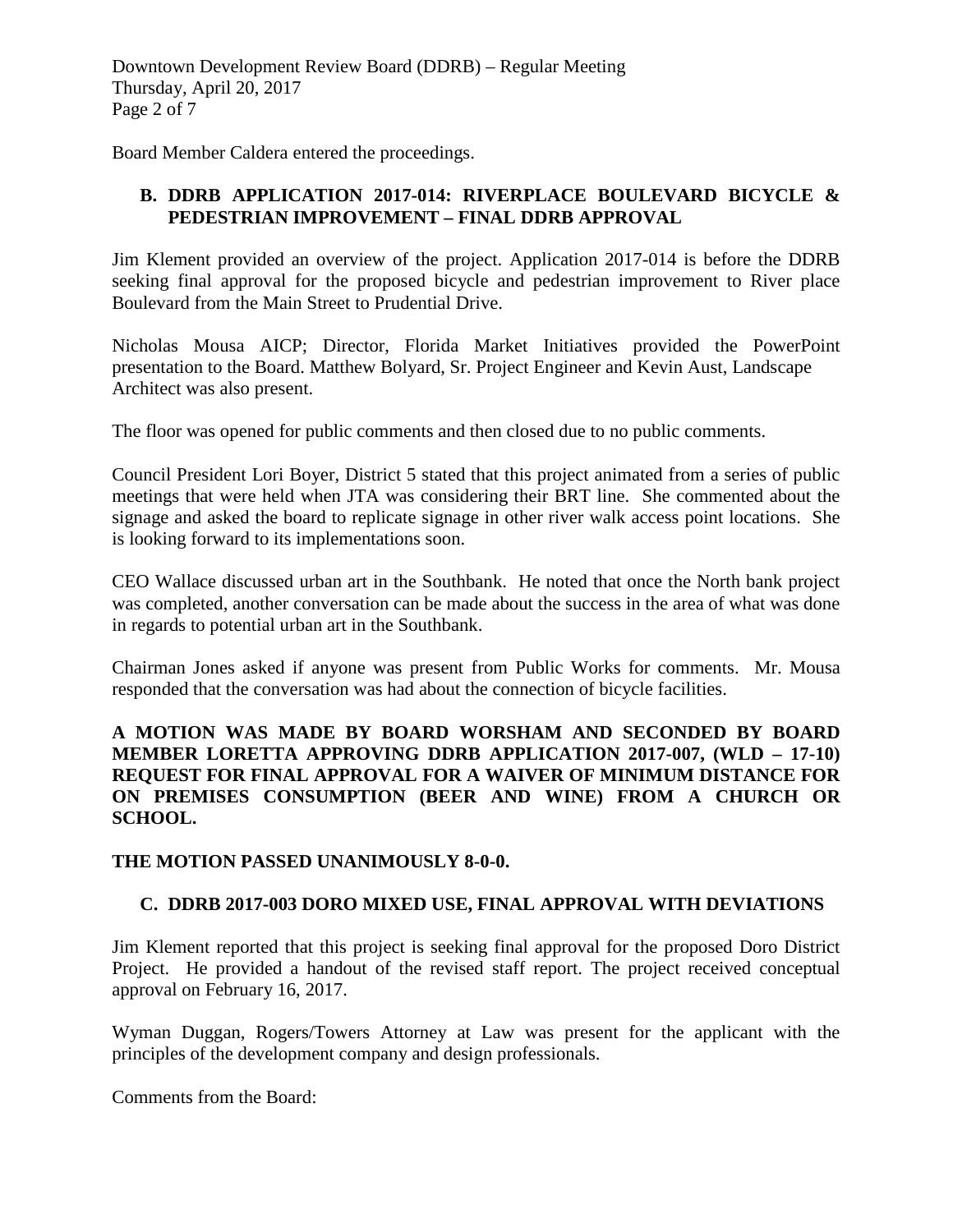Downtown Development Review Board (DDRB) – Regular Meeting Thursday, April 20, 2017 Page 3 of 7

- Does not seem that the ADA path was wide enough for parallel parking on Forsyth to get to the commercial zone.
- Would they be required to meet the requirements of the landscape code? Mr. Klement responded no and said that was part of the intent of the screening requirement.
- Phase II will come back before the DDRB for review and approval
- A recommendation was made by Chairman Jones not having vehicle spaces in the pedestrian area.

**A MOTION WAS MADE BY BOARD MEMBER DAVISSON AND SECONDED BY BOARD MEMBER WORSHAM APPROVING A DEVIATION FROM** *SEC.656.361.1.- OFF-STREET PARKING OVERLAY TO REDUCE THE REQUIRED PARKING TO ZERO SPACES.* 

**THE MOTION PASSED UNANIMOUSLY 8-0-0.**

**A MOTION WAS MADE BY BOARD MEMBER LEE AND SECONDED BY BOARD MEMBER CALDERA APPROVING A DEVIATION FROM** *SEC.656.361.17.-SURFACE*  PARKING, TRASH, STORAGE, AND LOADING AREA SCREENING AND *LANDSCAPING REQUIREMENTS.* 

**THE MOTION PASSED UNANIMOUSLY 8-0-0.** 

**A MOTION WAS MADE BY BOARD MEMBER WORSHAM AND SECONDED BY BOARD MEMBER HARDEN APPROVING A DEVIATION FROM** *SEC. 656.361.20. – STREETSCAPE DESIGN STANDARDS TO PROVIDE AN ALTERNATIVE STREETSCAPE DESIGN ON ADAMS AND LAFAYETTE STREETS.* **THE MOTION PASSED UNANIMOUSLY 8-0-0.** 

**A MOTION WAS MADE BY BOARD MEMBER CALDERA AND SECONDED BY BOARD MEMBER SCHILLING GRANTING FINAL APPROVAL SUBJECT TO THE FOLLOWING CONDITIONS:** 

**1. The building façade facing and set back from Adams Street adjacent to the interim surface parking lot shall include: A) the placement of 2 bicycle racks as referenced in the written description and B) artistic treatment of referenced building façade addressing visual and pedestrian engagement subject to DDRB staff review prior to Phase I issuance of building permits and Certificate of Occupancy.**

**2. Phase II Development will be subject to Final DDRB approval prior to 10 set reviews and permit issuance.**

# **THE MOTION PASSED UNANIMOUSLY 8-0-0.**

### **D. DDRB 2017-006 MONROE LOFTS, FINAL APPROVAL WITH DEVIATIONS.**

Jim Klement reviewed the project report for DDRB 2017-006. The DDRB is requesting Final Approval with a deviation for the proposed 108 multi-family residential project. This project received conceptual approval on March 16, 2017.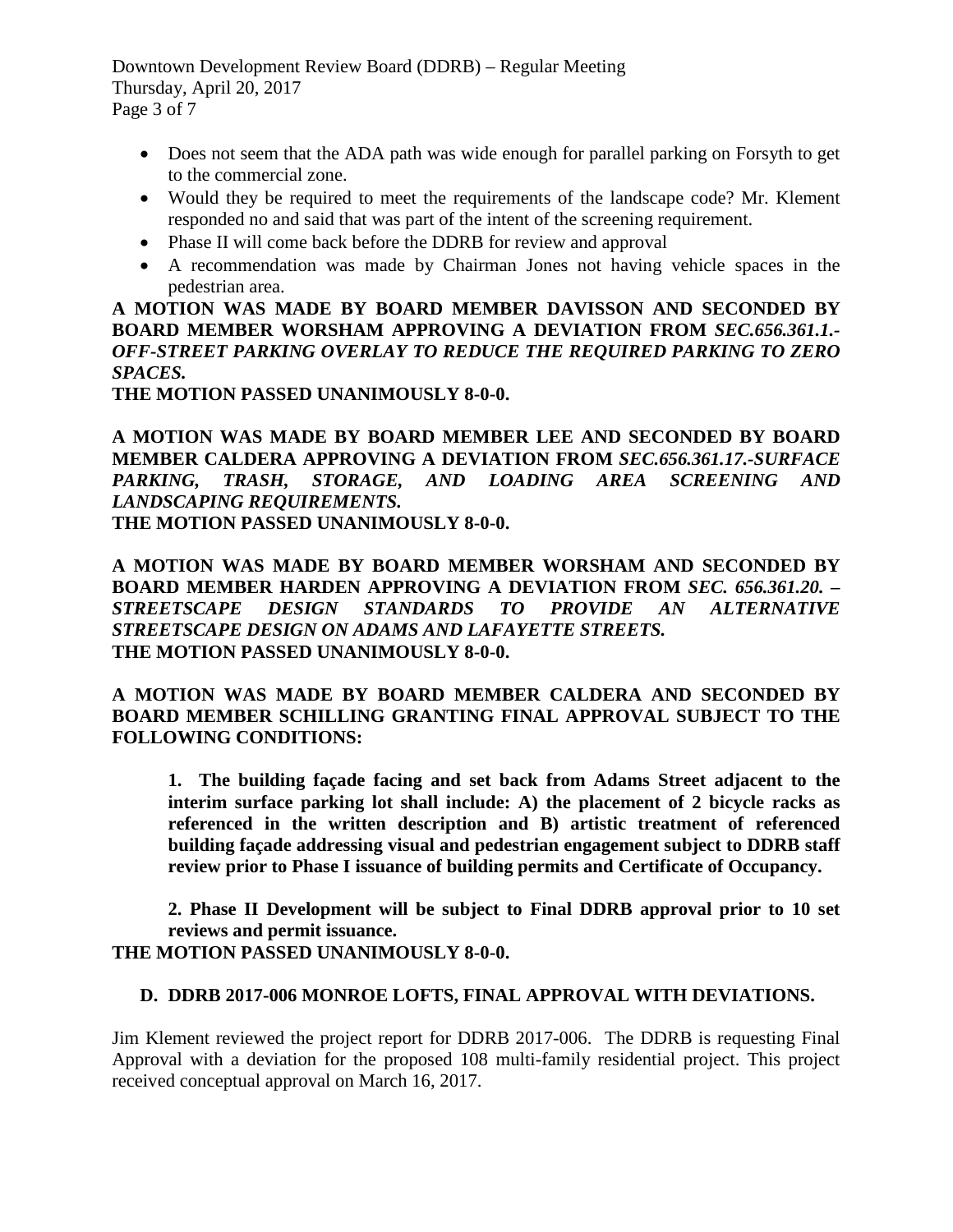Downtown Development Review Board (DDRB) – Regular Meeting Thursday, April 20, 2017 Page 4 of 7

Ryan Hoover, applicant was present to answer any questions.

Comments from the Board

- Are there any other buildings that have screening on the roof as project?
- Park style looking bench would be used
- Nearby Street parking was discussed. Would each of the spaces be assigned to a unit?
- Secured entry was discussed

**A MOTION WAS MADE BY BOARD MEMBER LEE AND SECONDED BY BOARD MEMBER HARDEN APPROVING A DEVIATION FROM** *SEC.656.361.16.-OFF*  STREET PARKING OVERLAY TO REDUCE THE REQUIRED PARKING TO PROVIDE *125 VEHICLE PARKING SPACES.* 

**THE MOTION PASSED 7-1-0 (CALDERA opposed)** 

### **A MOTION WAS MADE BY BOARD MEMBER LORETTA AND SECONDED BY BOARD MEMBER HARDEN GRANTING FINAL APPROVAL. THE MOTION PASSED 7-1-0 (CALDERA opposed)**

### **E. DDRB 2017-008 BURLOCK AND BARREL CONCEPTUAL APPROVAL**

Jim Klement reviewed the project for DDRB application 2017-008. The DDRB is seeking conceptual approval for the proposed distillery with on-site point of sale located at the intersection of Magnolia and Forest Streets.

Alexandria Klempf, owner representative, Mike Kleinschmidt Architect was present to answer questions.

### **A MOTION WAS MADE BY BOARD MEMBER CALDERA AND SECONDED BY BOARD MEMBER WORSHAM APPROVING DDRB APPLICATION 2017-008 FOR CONCEPTUAL APPROVAL WITH CONDITIONS WHICH INCLUDED:**

- **1. Applicant to receive a Deviation from Sec. 656.361.11.- Setback or "Build To" Lines prior to Final DDRB Approval to address the frontage setback and build to lines on Forrest Street frontage prior to DDRB Final Approval.**
- **2. Applicant to receive a Deviation from Sec.656.361.17.- Surface Parking, Trash, Storage, and Loading Area Screening and Landscaping Requirements to reduce the fence height requirements and provide an alternate design for the existing surface parking lot facing Forest, Magnolia, and May Streets prior to DDRB Final Approval.**
- **3. Applicant to receive a Deviation fr**om **Sec.656.361.18.-Transparency prior to Final DDRB Approval allowing a reduction to transparency requirements for Magnolia Street façade prior to DDRB Final Approval.**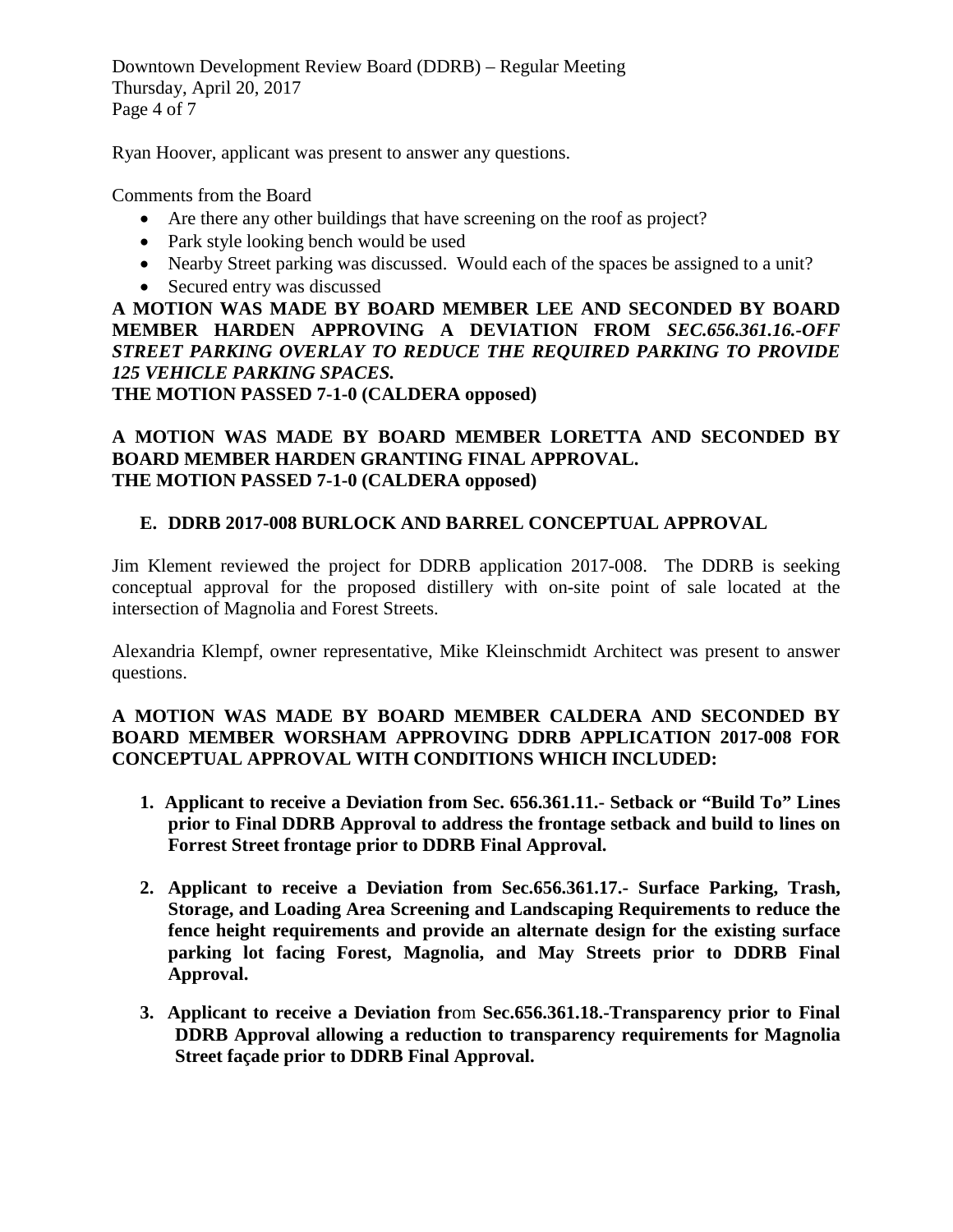Downtown Development Review Board (DDRB) – Regular Meeting Thursday, April 20, 2017 Page 5 of 7

**4. Applicant to receive a Deviation from Sec.656.361.20.-Streetscape Standards prior to DDRB Final Approval to allow an alternate design and relief from the design requirements for May and Magnolia Street frontage**.

### **THE MOTION PASSED 8-0-0 UNANIMOUSLY.**

### **F. DDRB 2017-010 SAN MARCO APARTMENTS CONCEPTUAL APPROVAL**

Jim Klement reviewed the project for DDRB 2017-010. This project is before the Board seeking conceptual approval for the proposed multi-family project located in the South Bank of the Downtown Overlay.

Mike Koppenhafer, Agent was available for any questions.

The Board provided comments and identified Ex-Parte communication with Mr. Koppenhafer

Board Member Loretta reported that he had lunch with him two (2) Months ago.

Guy Parola with DIA reported that the DIA through the Office of Public Parking has taken over the lots that would be completed upon the completion of the Overland Bridge. There will be full-time public parking in that area.

Susan Grandin asked what the mix was between studio, one bedroom and two bedrooms. Mr. Koppenhafer replied that there were about five (5) or (8) studio units and a 50/50 mix of the one and two bedrooms.

### **A MOTION WAS MADE BY BOARD MEMBER CALDERA AND SECONDED BY BOARD MEMBER LORETTA APPROVING DDRB APPLICATION 2017-010 FOR CONCEPTUAL APPROVAL WITH CONDITIONS WHICH INCLUDED:**

**1. Applicant to receive a Deviation from Sec.656.361.16. - Off-Street Parking Overlay or show compliance with this guideline prior to DDRB Final Approval.**

### **THE MOTION PASSED UNANIMOUSLY 8-0-0.**

# **G. DDRB 2017-005 COWFORD PLACE SPECIAL SIGN EXCEPTION FINAL APPROVAL**

Jim Klement reviewed the project for DDRB-010 for final approval. The applicant is proposing multiple identification signs for the historic building (Guaranty Trust & Savings Bank) identifying the new use for a restaurant, Cowford Chophouse.

Councilman Bowman stated that he is looking forward for the opening of this building.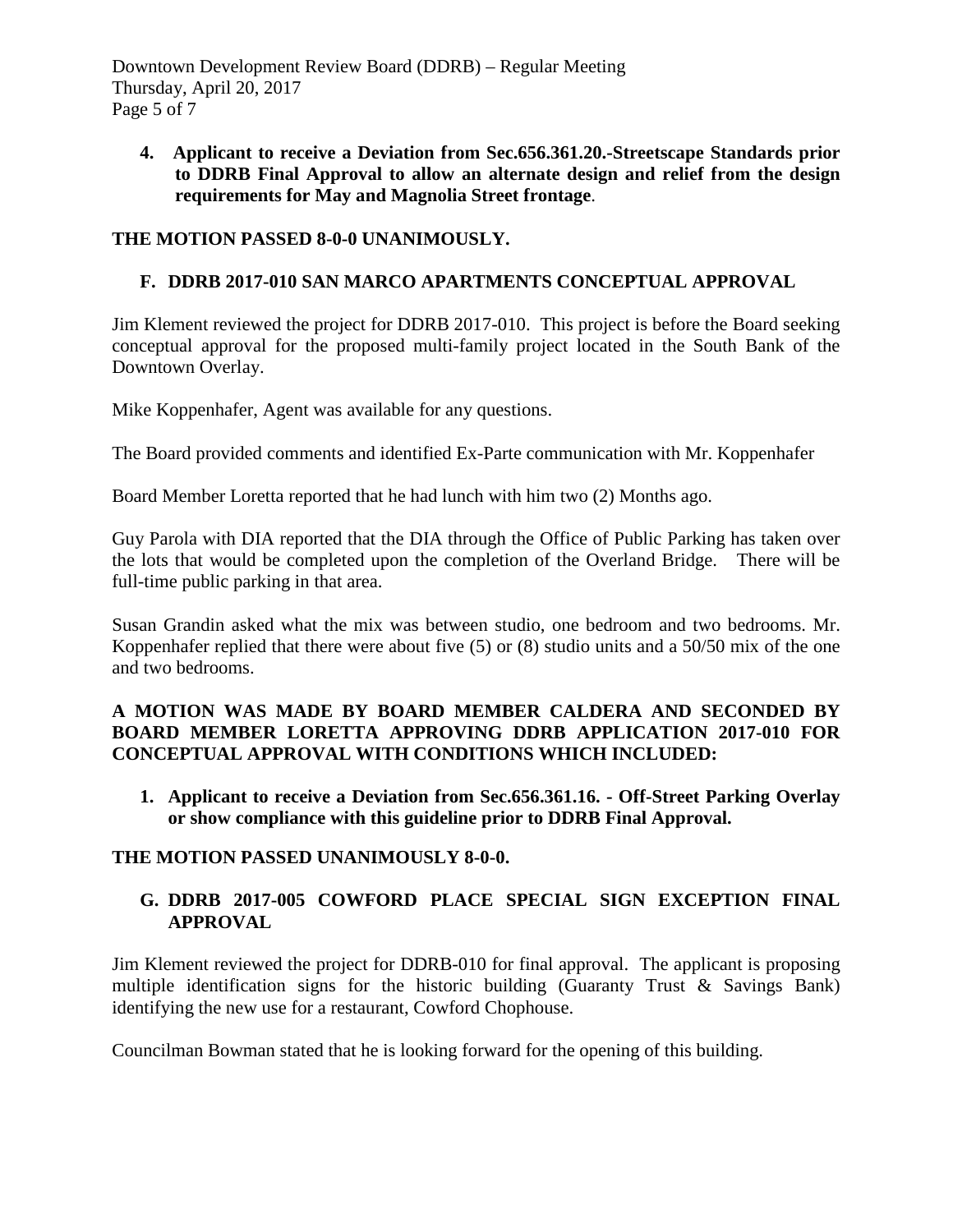Downtown Development Review Board (DDRB) – Regular Meeting Thursday, April 20, 2017 Page 6 of 7

Board Member Loretta stated that he didn't know if the project came through conceptual approval or straight into final .He mentioned that he was not a big fan of the sign on that side.

**A MOTION WAS MADE BY BOARD MEMBER HARDEN AND SECONDED BY BOARD MEMBER WORSHAM APPROVING DDRB APPLICATION 2017-005, COWFORD CHOPHOUSE BUILDING SIGNS, 101 EAST BAY STREET FOR FINAL APPROVAL WITH THE FOLLOWING CONDITIONS**:

- **1. Multiple signs to be allowed on the Ocean Street frontage as follows:**
- **a) 1 (one) Wall sign up to 25 sq. ft. and**
- **b) 1 (one) Double faced blade sign (12. 3 square feet per face) extending no more than 6 feet from building line, holding minimum 2 feet from curb line, providing a minimum of 8 feet to the bottom of sign; and**
- **2. Prior to permit issuance, the signs shall be subject to review and approval of the Planning and Development Department, Historic Section.**
- **Note: 1 (one) sign up to 25 sq. ft. facing Bay Street complies with Code both with respect to number and area and no action is required.**

#### **THE MOTION PASSED UNANIMOUSLY 8-0-0.**

**III. INFORMATION/DISCUSSION ITEMS NONE**

### **IV. OLD BUSINESS**

Board Member Worsham thanked Jim Klement, Susan Grandin and Karen Eiland for getting everything set up. She appreciates the thoroughness in having the agenda packet assembled for review in advance. She also noted that was wonderful to see some the recent projects that were reviewed under construction.

Board Member Harden commented that he spent all day Saturday on the Southbank Riverwalk with his children. He referenced the Broadstone project and he suggested connecting the rest of the Riverwalk bulkhead. He is excited about the work that has already been done and where it is headed.

- **V. NEW BUSINESS NONE**
- **VI. PUBLIC COMMENTS NONE**
- **VII. ADJOURNMENT**